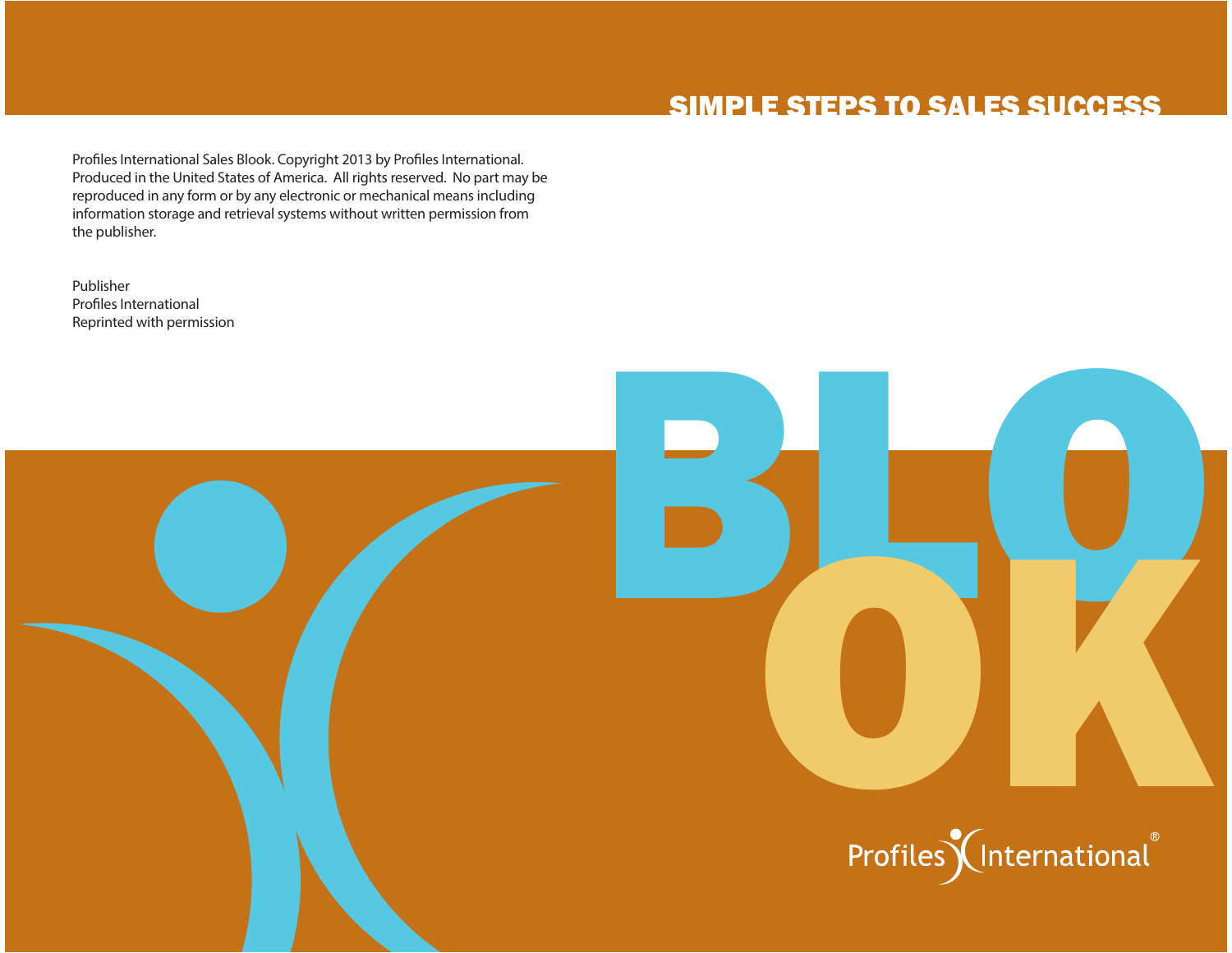blook **(bluk)** 

— n<br>1. a book published on a **weblog** in a series of **installments**<br>2. a **printed book** derived from a **weblog** 

 $from bl(og) + (b)ook$ 

### ABOUT PROFILES INTERNATIONAL

We offer assessment solutions that enable organizations to select the right people for the right job and develop them to their full potential.

We work with clients across the employee life cycle to enhance the productivity and performance of individuals, teams, and organizations. Our solutions can help clients screen-out unsuitable candidates, match others with jobs that fit their inherent capabilities, understand the strengths and limitations of successful onboarding, and identify opportunities to enhance performance and maximize their long-term contribution to the organization.

**Darke & Associates LLC.612-866-0692 Contact: Patricia Darke, Presidentat pdarke@darkeassociates.comwww.darkeassociates.com**

ontact Us

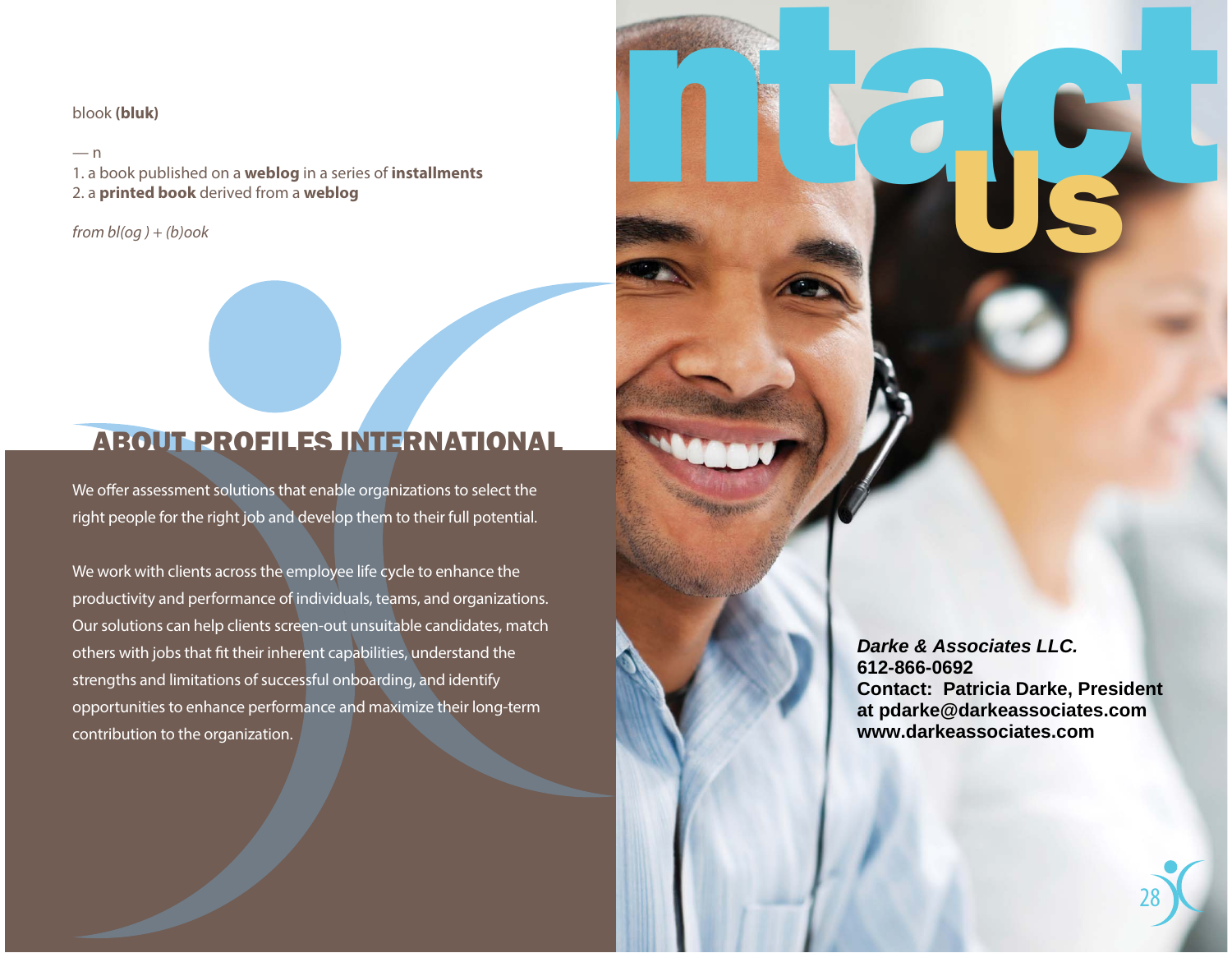### **working Toward a Successful Outcome uccessful Outcome3**

Approach the conversation with an attitude of inquiry and discovery. Set aside assumptions and try to learn as much as possible about the other person's point of view. Remember to listen! Let the employees complete what they have to say without interruption.

Acknowledge that you've heard what the other person is trying to say. The best way to do this is to repeat their argument back to them. You don't have to agree. Saying "it sounds like this issue is very important to you" doesn't mean that you have to decide the way they'd like you to.

Advocate for your position without diminishing theirs. State your position concisely and clarify points they may not have understood.

End with problem solving. Find mutual areas where you can agree on solutions and identify what steps need to be taken. If there is no common ground, return to inquiry.



- **5**
- **7**
- 

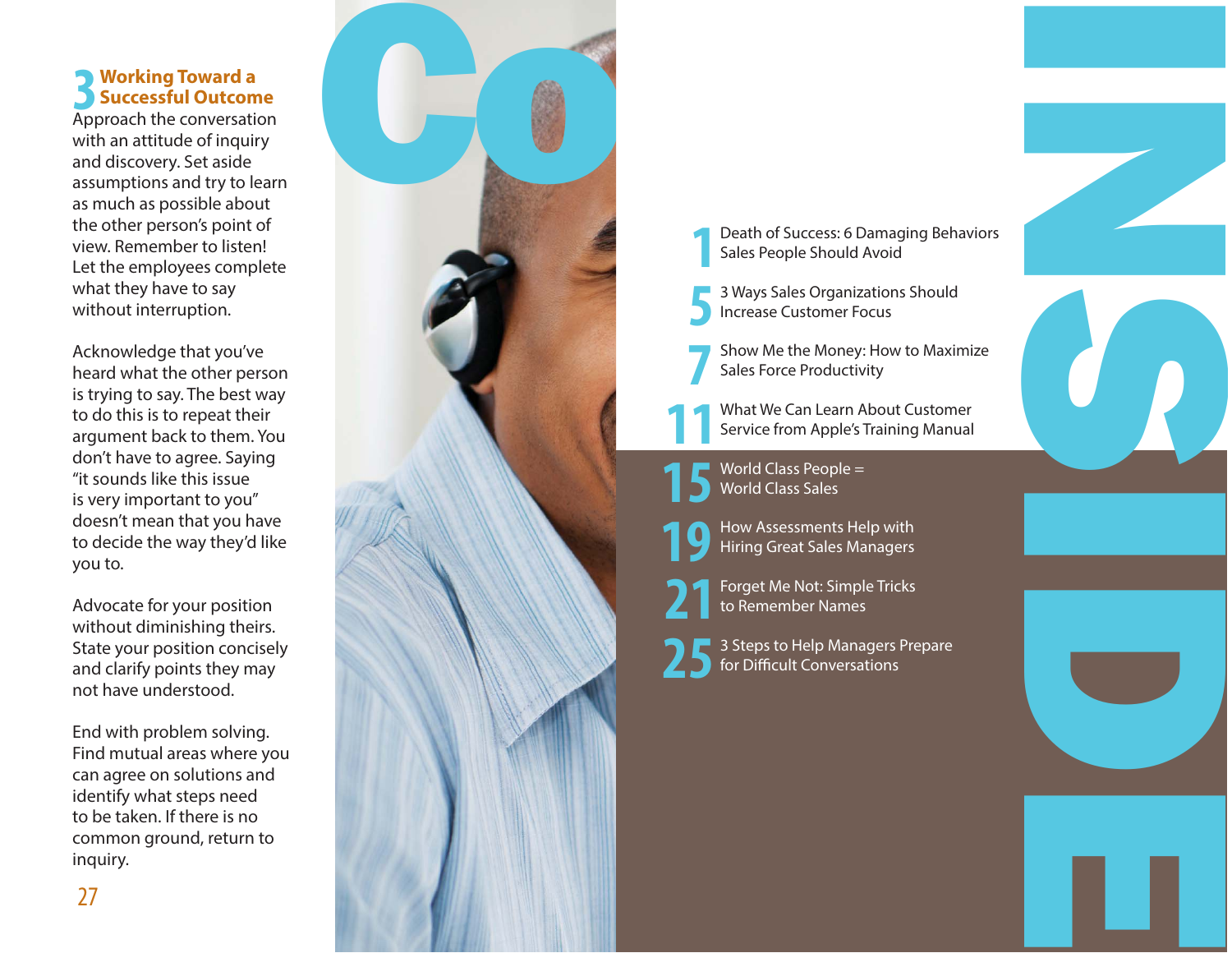# "Salespeople are born, **DESCRIPTIONS** ult Conversations

# NOT MADE."

### **Do you think this is a**

true or false statement? According to a Harvard Business Review article by Steve W. Martin, 70 percent of top salespeople are born with natural instincts that make them successful, and the other 30 percent are self-made and must learn to be successful. Martin goes on to state that for every 100 people who enter into a sales job without natural sales traits, 40 percent will fail or quit, 40 percent will perform at an average level, and only 20 percent will perform at an above average level.

1

Natural instincts or not, born salesperson or selfmade salesperson, success comes down to one thing — how much do you want it? Successful salespeople are successful because they work continually on eliminating the most common reasons for failure. When a sales person fails or quits, it can normally be attributed to one or more of the following damaging behaviors:

### **Lack of Desire or Enthusiasm**A sales person must love **1**

what they do and make

• How is my attitude toward the conversation contributing to the intended outcome?

Practice the conversation.You can mentally rehearse it in your mind, or practice it out loud with your supervisor, Employee Assistance Program or Human Resources.

### **Holding the Conversation o nversation2**

A successful outcome will depend on two things: what you say and how you say it. How you approach the conversation and how you behave will greatly influence what you say and how it is perceived.

Acknowledge any emotional energy that might be fueled by the conversation. The emotional content is as important as the facts.

Keep aligned with the purpose of your conversation. Don't get distracted or sidetracked.

Suggestions for opening the conversation include:

- "I'd like to talk to you about ... "
- "I want to better understand your point of view. Can we talk more about ... "
- "I'd like to talk about *(blank)*. I think we may have different ideas on how to *(blank)*."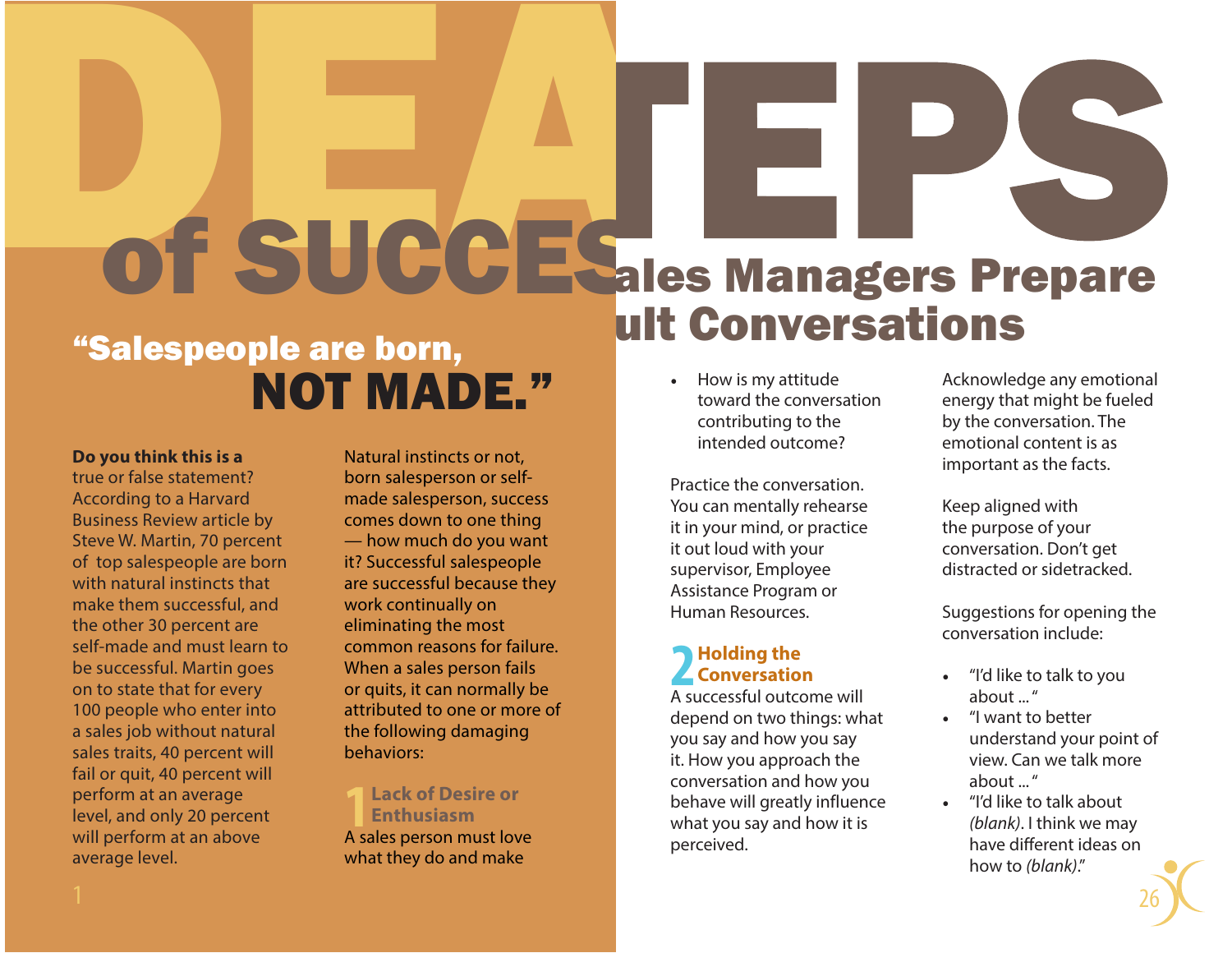# **CONTROL**<br>to Help S for DifficSTRAUSE OF DEATH

conversation, ask yourself several key questions. Consult with Human Resources professionals, peers, and other appropriate resources to be sure you're comfortable with the answers.

Key questions include:

- What is my purpose for having the conversation?
- What do I hope to accomplish?
- What is the ideal outcome?
- What assumptions am I making about the other person's reaction to the conversation?
- What "hot buttons" exist – for me and for the other person?

sure that it shows in their actions. If the thought of making a sale doesn't excite a sales person, then they are in the wrong profession and will not be successful. Salespeople need to constantly remind themselves why they love selling and make a point to celebrate wins.

### **Bad Attitude2**

Professional salespeople face adversity every day. To be successful, they must have an unshakeable belief in themselves, or at the very least, the desire to work on developing such self-belief

– every day of their lives. Sales people should use tools, such as assessments, to find out what motivates them and what they need to do for development. They can then use this information to remain positive and overcome adversity.

CAUSE OF DEATH

In Business

6

### **PoorSales Skills3**

There are some basic sales skills so essential to success that even salespeople with natural talents will not get anywhere without them. Salespeople should use skills tests to determine

### **During times of budget**

challenges and uncertainty, supervisors might experience an increase in the number of difficult conversations with their sales people. These could include delivering bad news about an employee's job, informing staff about work restructuring, or discussing other complicated and stressful work situations.

**Preparing for the re p aring th e Conversation o nversation**Before going into the **1**25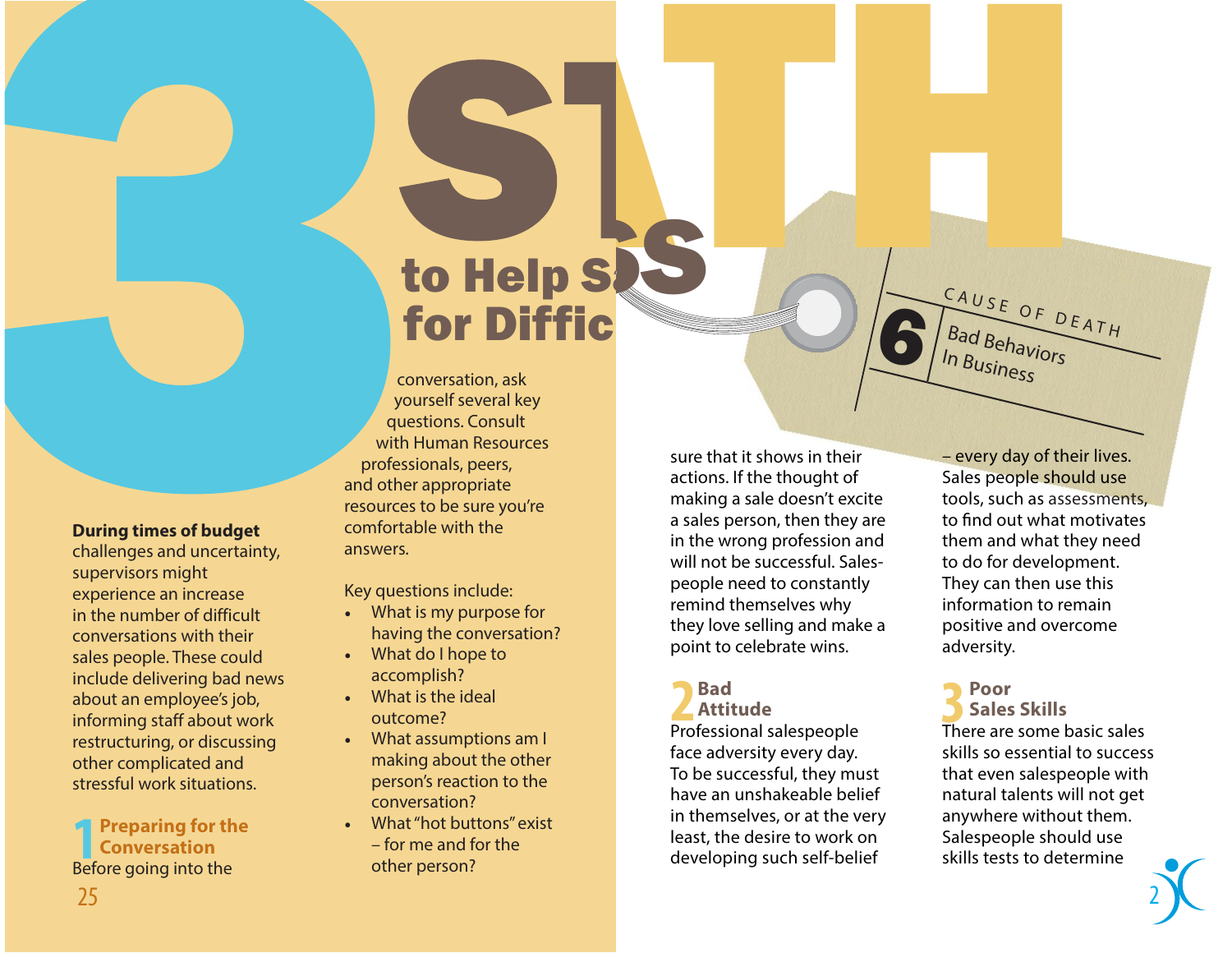their skill level and then attend sales workshops, webinars, conferences, and training programs to improve their skills. Improving basic selling skills could be what gives a salesperson an advantage over his or her competition.

### **Failure toCreate a Plan4**

As the saying goes, "Fail to plan and you plan to fail." There are not enough hours in a day for a sales person to do all they need to do for success unless they plan well. To be successful, sales people need to develop a clear, action-based plan that includes the activities required to achieve their objectives.

#### **Failure toLearn Continually 5**

Successful salespeople are constantly learning new things. Almost everyone has a smartphone or tablet, so there is no excuse for not being up-to-date with the latest sales tips and tricks. To stay ahead of the game, salespeople should read or listen to at least one new sales book per month,

average performance **40%**

**40%**fail or quit

\* Out of 100 people who enter a sales job without natural sales traits

the Lion Heart...see my face inside the elaborate visor...now, to remember my surname see me emerge in my full armor from a marsh, a bog...notice how the weight of the armor is making me sinking in the bog." From meeting many people over the years who had attended a Carnegie program, he knew this worked quite well - until someone walked proudly up to him in the streets and said, "I took your course a few years ago and I can still remember your name you're Dick Boggs!" e streets and<br>
ur course your mental<br>
b and I can<br>
your name -<br>
you're<br>
s you're

As you read this you're probably thinking, "What probably thinking, "What<br>if I'm meeting dozens of people in a room, one after another? Surely I won't won't have time to build one of these connections for everyone?" You will. i

With a little practice this becomes so automatic and instantaneous that you'll find a mind-picture pops into your head pretty much instantaneously for every new person you meet. The key to remembering people and their names is to WANT to remember them badly enough to make the extra effort. After that, the approach above will ensure that every new face and name is filed away in your mental Rolodex.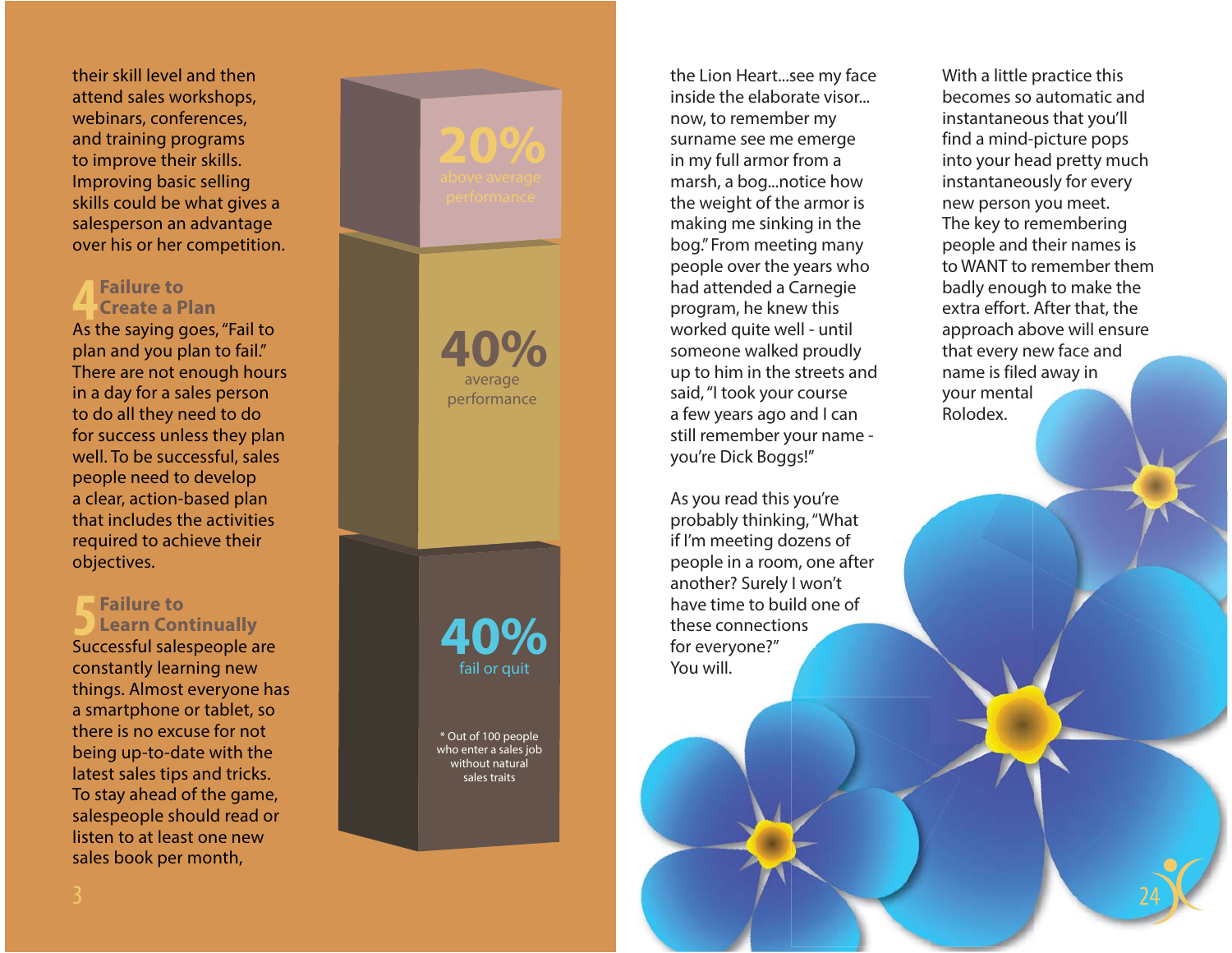## le<br>"<sup>eta</sup>" The key to<br>The key to<br>The membering people and their names is to WANT to remember them.

#### **Make Eye a ke E y e Contact 4**

When meeting someone, look at them. Make eye contact and smile. Imagine the name of your new acquaintance written in big luminous letters across his or her forehead, then observe. What makes their face interesting and different? Does he or she have an interesting hair or eye color? You don't have to stare them down to do this effectively. All of this can be picked up in a few quick glances if you take the time to notice.

### **Bring it all rin g Together <sup>o</sup> g ether5**

Now you've got the name, you've got some memorable association, and you've got some distinguishing

physical features (avoid using jewelry, clothes etc. since they may not be wearing them the next time you meet). Construct a mind-picture for this person. Connect their unique physical features with their name's association to create a picture that will pop into your mind next time you meet them. The sillier you make the picture, the better. This is an absolutely infallible system; apply it and you'll never forget someone again.

Richard Marsh of Dale Carnegie instructed a class using this technique, using his own name as an example. "To remember my first name, imagine me in the armor of King Richard

watch videos of other sales people in action, or join sales groups via social media.

### **Not Working Hard or Smart Enough 6**

Being a successful salesperson requires long hours and working on days that people in non-sales positions are off. To get the most return on their investment of time and effort, the best sales reps work smart. Salespeople should periodically log everything they do over a week and then evaluate the log to find inefficiencies and time burners.

Although many salespeople are gifted with natural talents, the truth is that whether a salesperson is natural-born or self-made, there are some behaviors that can make or break their success. To be successful, salespeople must be enthusiastic about their job, have a positive attitude, plan accordingly, hone in their sales skills, continually increase their knowledge, and work smart as well as hard.

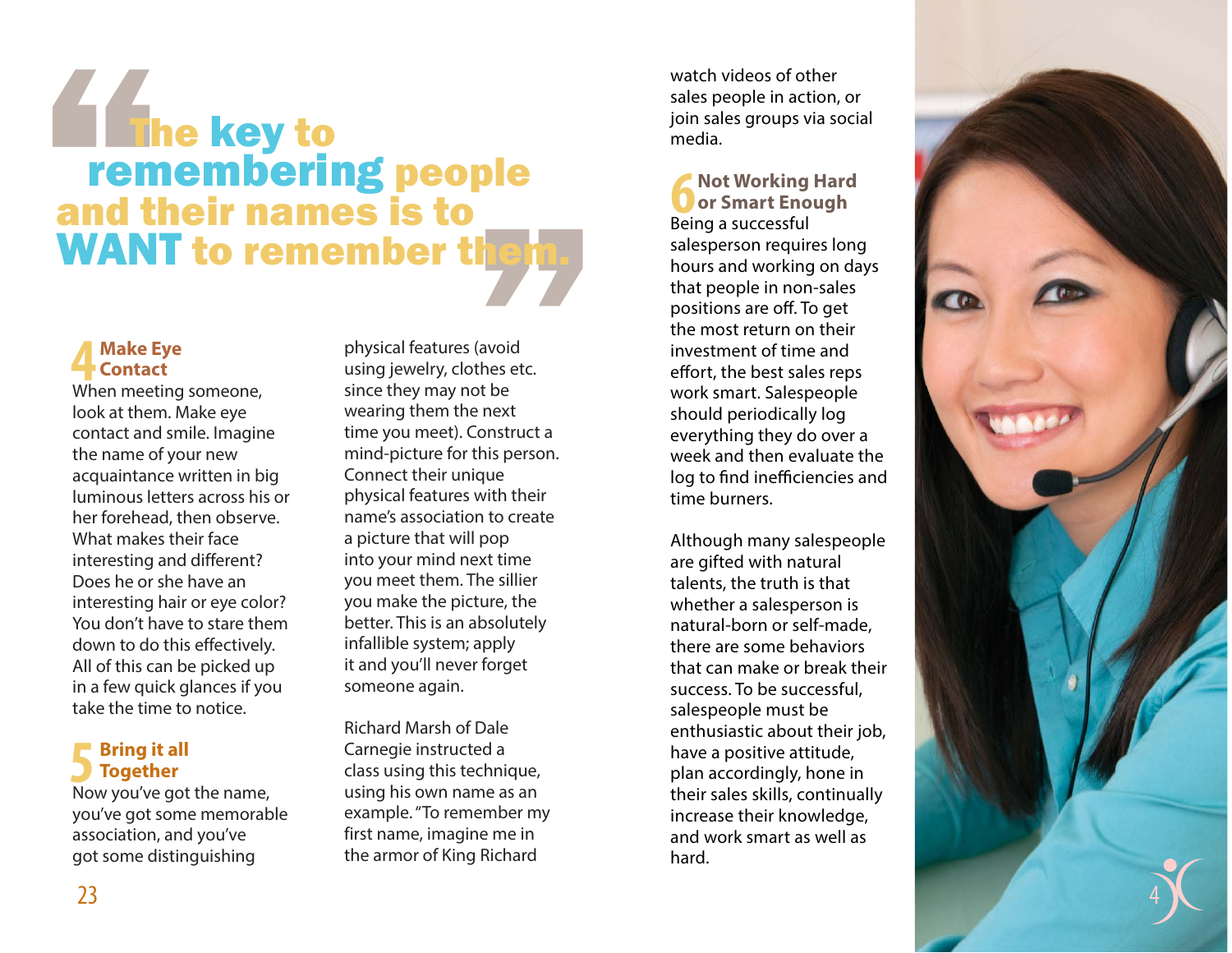

*"Sales without customer service is like stuffing money into a pocket full of holes."*  – David Tooman, Customer Service Expert

This quote perfectly illustrates just how important customer focus is to the success of America's

most productive sales organizations. According to our latest study, *America's Most Productive Companies: Large Sales Force Analysis*, the top three reasons sales close are: nurtured relationships, support and service after the sale, and product quality. These three

## ks to Remember Names

what time you have to pick up your child from soccer practice, etc. With all of that internal dialogue going on, it's no wonder you can't remember Karen's name. Or was it Kim? It should come as no surprise that you can't remember someone's name, because you didn't try to remember it in the first place. Be aware of your internal dialogue and make a conscious effort to focus your attention exclusively on the person you're meeting. When you find yourself drifting inwards, step out. Stay external by preparing to remember.

## **Listen2**

Good listeners rarely forget names. Look at all the people you know who are good at remembering names. Picture their conversational contribution and you'll find that it's weighted towards listening, NOT talking. Learn to listen actively. When a new person's name is introduced into the conversation, be sure you hear it!

#### **Bury the New Name ury th e New Name in Your Memory n Yo ur Memory 3**

First, repeat it in a sentence. Simple everyday courtesy phrases like, "It's a pleasure to meet you, Marie," will do it. This has two effects. First, it puts the name immediately into your short-term memory. Second, it makes the new person feel good. After all, Dale Carnegie said that "the sweetest sound in any language is the sound of one's own name." If it's an unusual name, ask them to spell it. This implants it even deeper in your memory and builds rapport. Finally, think about the name itself. Does it sound like anything else? Is there any way you can make a memorable association? Some names are easier to remember than others. If there's no obvious association, then consider what their name sounds like or if it rhymes with an easier word to remember.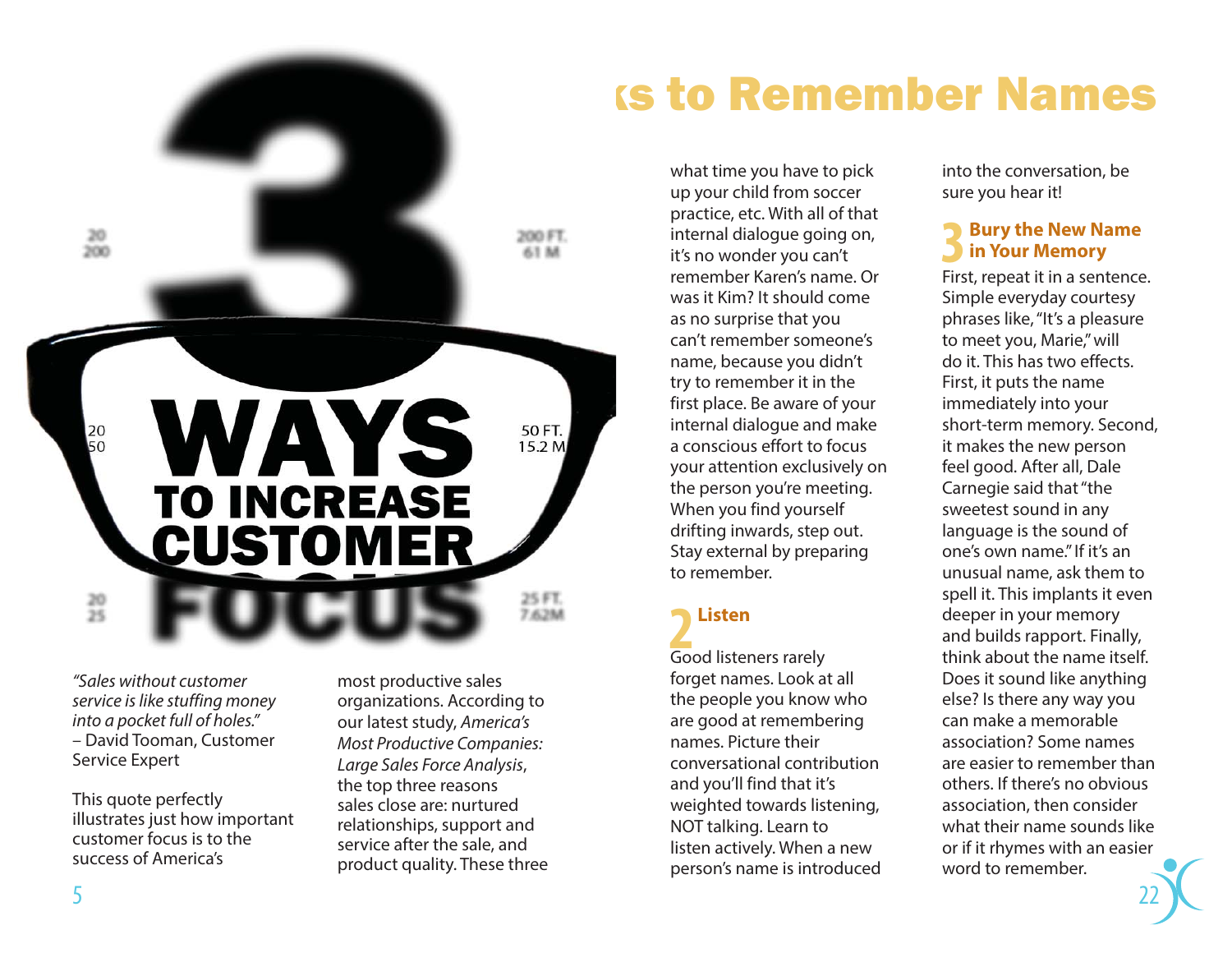## Simple Trick

**How many times have**  you been introduced to someone new, and just seconds later when it comes time to introduce them to someone else, you've forgotten their name? It's embarrassing to say the least. It can also make you look unprofessional and uninterested. With just a little extra effort, you can avoid that awkward moment of having to ask for someone's name a second time.

### **Switch Off the Internal Dialogue ntern al Dialo g u e 1**

FORGET CONTROL

21

ME NOT

As you're reading this article, take a moment to examine what else is flying around in your mind — lots of things, right? It's no different in social or business situations where you're meeting people for the first time. Instead of focusing on whom you're meeting, you're wondering if you turned off the coffee maker before you left the house, if you have everything ready for the presentation you have to give in an hour,

factors alone account for 50 percent of why sales close. Through comprehensive research, the *America's Most Productive Companies* report classifies the "best of the best" organizations in sales, and then discovers why they are more successful than their peers. With nurtured relationships and quality post-sale support as top selling factors, we see that having extreme customer and market focus is absolutely crucial. It's all about the customer!

For outstanding sales success, organizations need to continually invest in learning more about their customers' needs and train their sales teams to accommodate those needs. Here are three ways to increase customer focus and become more like America's most productive companies:

**1** Use 360-degree **feedback** and ot **feedback and other**tools to help sales managers better understand their teams' internal capabilities and assign the appropriate resources to the right projects. For example, the CheckPoint 360°™ is an employee leadership survey that can be customized to fit various organizations and gathers

responses from direct reports, peers, supervisors, and even customers. Managers need to know where their employees are excelling and where there is room for growth and development.

**Ask customers and prospects in-depth**  questions to gain a thorough understanding of their businesses before making sales presentations. Again, it's all about the customer. You need to know exactly what customers are looking for and focus on satisfying their needs.**2**

**Train salespeople to offer unique solutions** to customer problems rather than a one-sizefits-all approach. Selling is all about relationship building. It's important to treat each customer with the special care they need and deserve before they find it somewhere else. That is why top sales organizations make sure to maintain extreme customer focus.**3**

For more findings and best-practices from *America's Most Productive Companies: Large Sales Force Analysis*, download the complete report.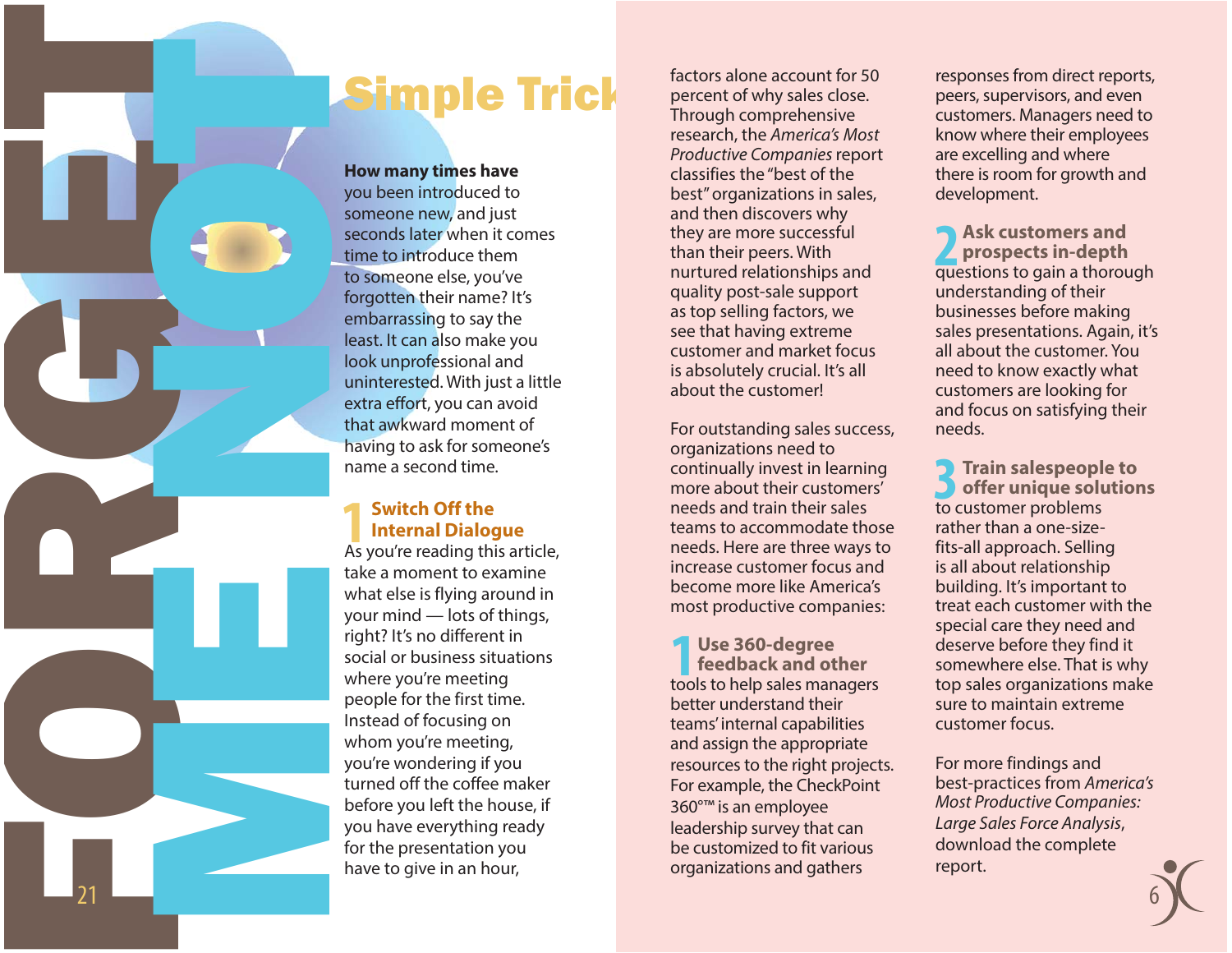# How to MAXIMIZESales Force Productivity SHOW THEMONEY

**Sales representatives are**  the people who represent a company and sell the products or services that the organization offers. The job of a sales rep can vary greatly depending on the organization and types of products and services they

# agers

s

Poor, ineffective management is costly and hurts business. If the top sales performer just doesn't have what it takes to be an effective manager – or isn't capable of developing the crucial leadership skills – it will hurt both the manager and the organization. A top sales person who is failing as a manager is likely to leave the company and become a top sales person at another organization, and we know how costly employee turnover is.

When selecting sales managers, it is essential to know if the sales person will be or can develop into an effective leader. Here are six keys to unlocking potential managers:

1. Identify employees with the capability and interest to be good managers

2. Help your managers clarify their teams' goals and roles

- 3. Help your managers understand the people they manage
- 4. Help your managers understand themselves and how they impact their people
- 5. Don't assume your managers know how or when to **coach**
- 6. Minimize administrative work to give managers more time to develop people

After evaluation and assessment, if a top sales person has the right capabilities, characteristics, and is willing to take the management position, great! If not, that's okay too. You certainly don't want to lose a top performing sales person just because they won't fit in a management position.

20

DOP HOOD REPORT OF THE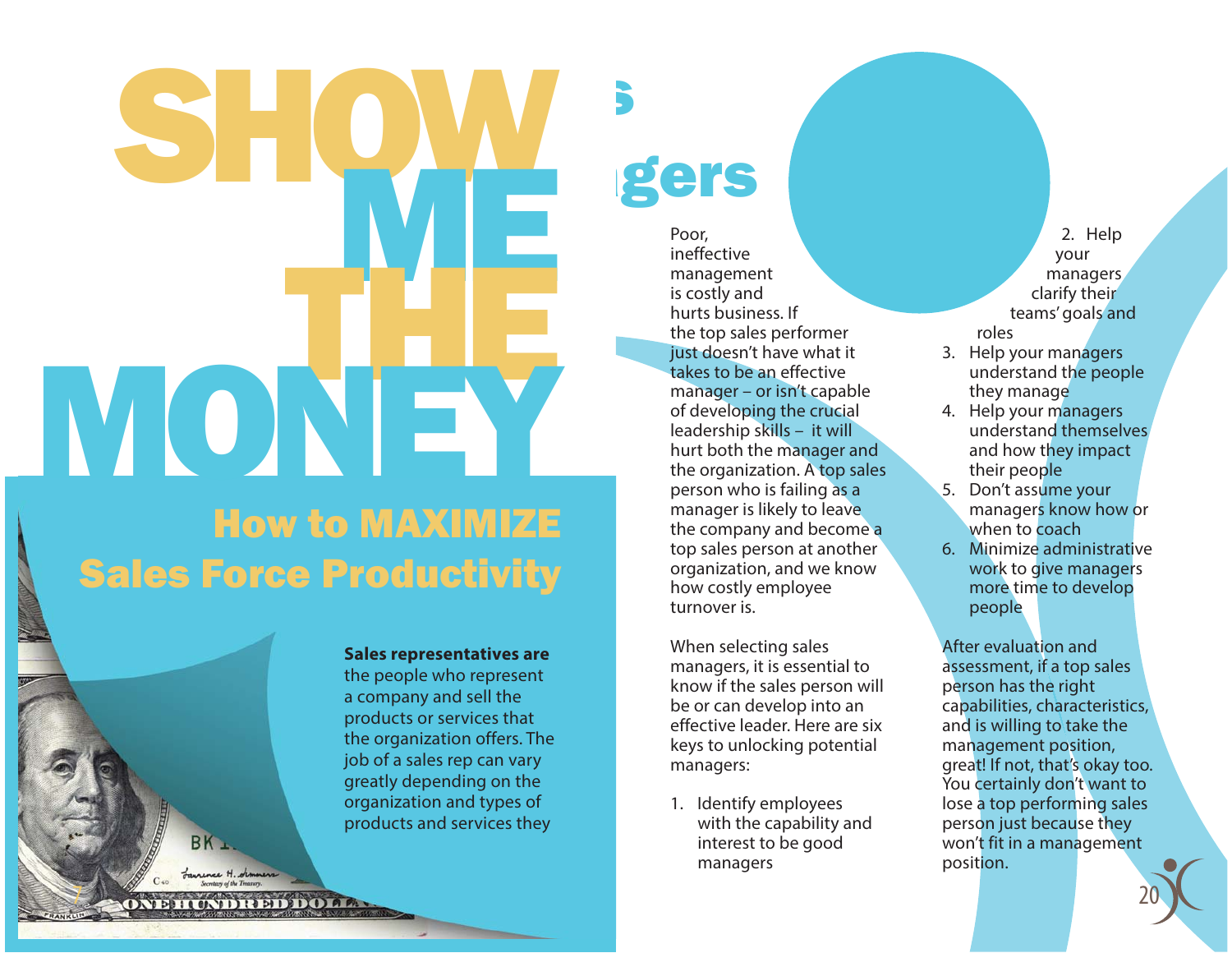# How Assessment s Help with Hiring Great Sales Man a

### **When you're looking to**

fill a sales management position, it's easy to just take the top performing sales person and bump them up to a leadership position. They have an outstanding sales record, they have that vibrant, go-getter attitude, and they deliver results. They'll obviously succeed as a sales manager right? Wrong. When it comes to hiring great sales managers, that is a common misconception.

Nearly 60 percent of frontline managers underperform during their first two years, and more than 50 percent would rather not manage people at all.

It is important to remember that the characteristics of a great sales person differ from those of a great leader. Top sales people tend to be somewhat unmanageable. Top performing sales people are typically assertive,

hardheaded, independent, and do whatever it takes to make the sale! Imagine having a manager with those identical characteristics. That could be a nightmare for both the new manager and the sales employees. Demands are different for sales managers. A new role as manager suddenly forces the once independent and self-motivated top sales performer into a position to lead and motivate others. A totally new set of skills and characteristics are needed to manage effectively, and salespeople can't just develop them overnight. To be great sales leader, they must:

- Have the interest and capability to lead
- Know their purpose as a sales manager
- Understand the people and sales reps they lead
- Understand themselves and how their leadership role impacts their sales reps

sell; however, sales reps are often considered some of the most important employees within an organization. Sales equate to money, so without sales an organization would cease to exist. The importance of a company's sales force cannot be understated in a competitive marketplace.

Finding good salespeople can be difficult and time consuming. Many organizations struggle to create, develop, and maintain a successful sales force. In another article*,* we will discuss what managers need to keep in mind when hiring top performing sales reps; this article will focus on what companies can do to maximize the productivity of the entire sales team once they have

hired sales employees. According to a survey conducted by Profiles Research Institute, there are seven actions organizations and sales managers can take to transform their sales team into lean, mean, selling machines:

#### **Address Negative and Disengaged Attitudes Immediately 1**

The nature of sales provides plenty of opportunity for negative emotions to surface: loss of a sale, loss of a client, rejection, and market conditions. In many different contexts, negative attitudes can lead to decreased levels of employee engagement, productivity, and morale. Managers need to address these negative attitudes before they have the ability to impact productivity.

8

### ey,<br>xist, Sales equate to money, an organization would cease to exist.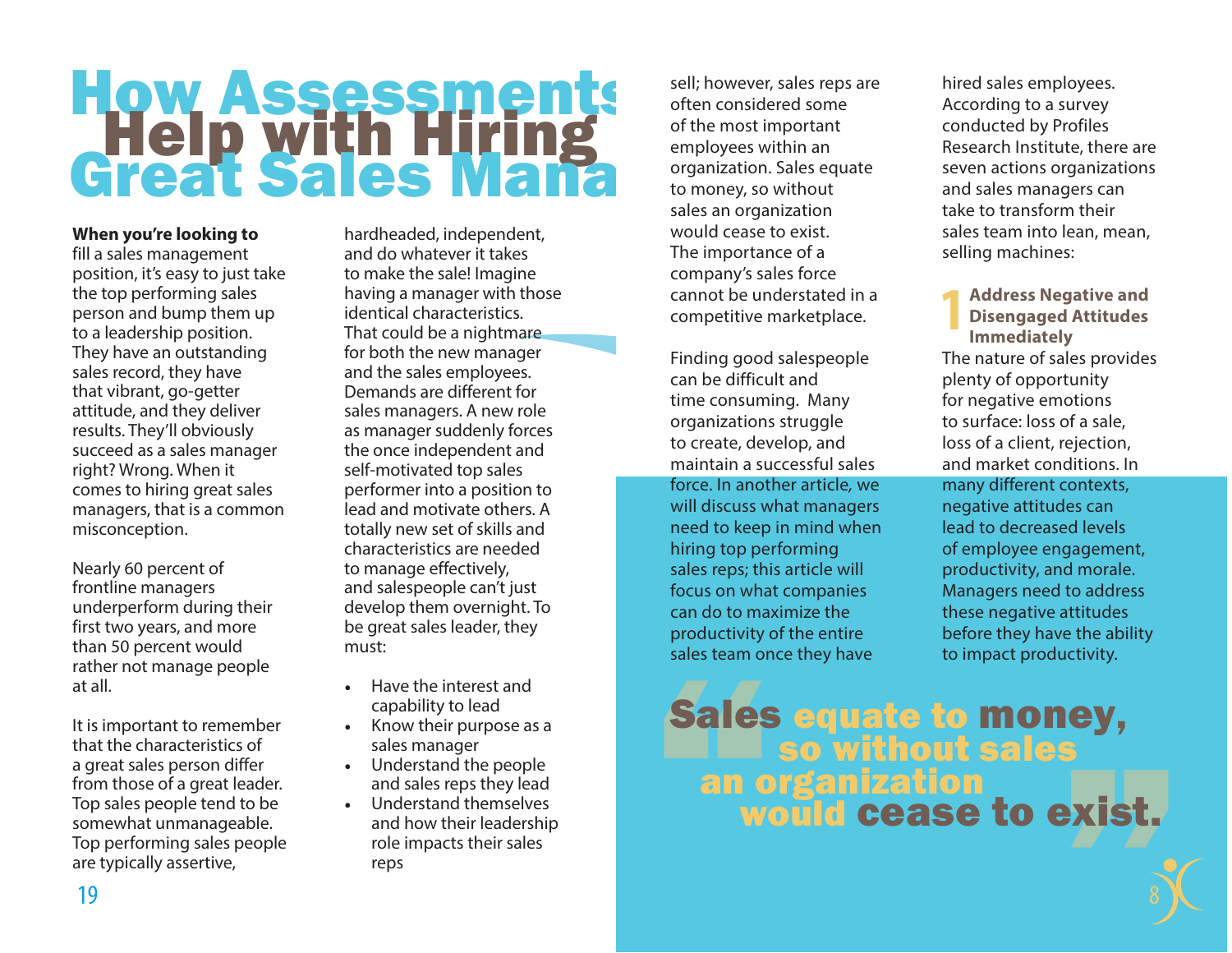A positive atmosphere in a sales department is important for motivating employees to press through the challenges that accompany a sales job.

**Set Valid Time and Activity Goals for Tracking Progress of Sales Employees** Tracking employee performance is crucial for sales employees. Sales managers need to set clear goals and measure the progress of each sales rep. Performance-tracking tools help managers organize and follow sales, revenue, and client goals for each sales employee. The pressure to meet a goal can provide additional motivation for less productive employees. **2**

**Share Knowledge and Information Concerning the Sales Process**Knowledge sharing is an effective way to increase the productivity of sales employees without removing them from their job. Technology provides many tools that allow for **3**

sharing knowledge easily within a department. Online chat forums, training videos, webinars, and emails that publicly recognize and share tips and specific techniques from successful sales reps are used to help achieve success.

**Implement a Systematic Process to Attain New Clients and Win New Business**Organizations have a variety of goals and objectives when it comes to sales. These goals not only depend on the product or service, but industry size as well. Upselling existing clients is always one goal, but sales reps should always strive to win new clients and new sales. Planning and establishing strategies for obtaining new business will ensure long-term growth for your sales force and the entire organization. **4**

**Establish a Strategic Process to Grow and Increase Key Accounts** It definitely costs more money and takes more effort to gain a new client than it does to **5**

deep down they need to win, and losses just stiffen their resolve. They can't be kept in second place for long. Is your team too good at losing?

### **6** They are Obsessed<br>1 with "The Next Step"

Everything they do is about getting to "the next step," and getting to the next level of commitment that brings the client closer to the level of trust and confidence needed for the client to say "Yes!"

World-class sales people think solely in terms of specifics like "where," "when," "how," and "how much." Vague concepts like "sometime," "in the future," "later," and "whenever" are simply not in their vocabularies. Are your salespeople driving their case forward at least one step with every client or prospect they contact?

# **7**

Quiet confidence oozes out of top salespeople, and unbridled enthusiasm for

their company and their products and services gushes from them with everyone they meet. No one is left untouched by their passion when they talk about themselves, their companies, or their products and services. They evangelize. Have your people been to the top of the mountain?

# **Before They Invest**<br> **Before They Invest**

Time is too precious to waste on people who don't have the need for what top salespeople can provide. They understand their products and services inside out, understand the needs they address, understand why their offerings are so much better than their competitors, and know enough about their prospective clients that they rarely find themselves in front of someone who is not a genuine prospective client. Does your sales team look before they leap?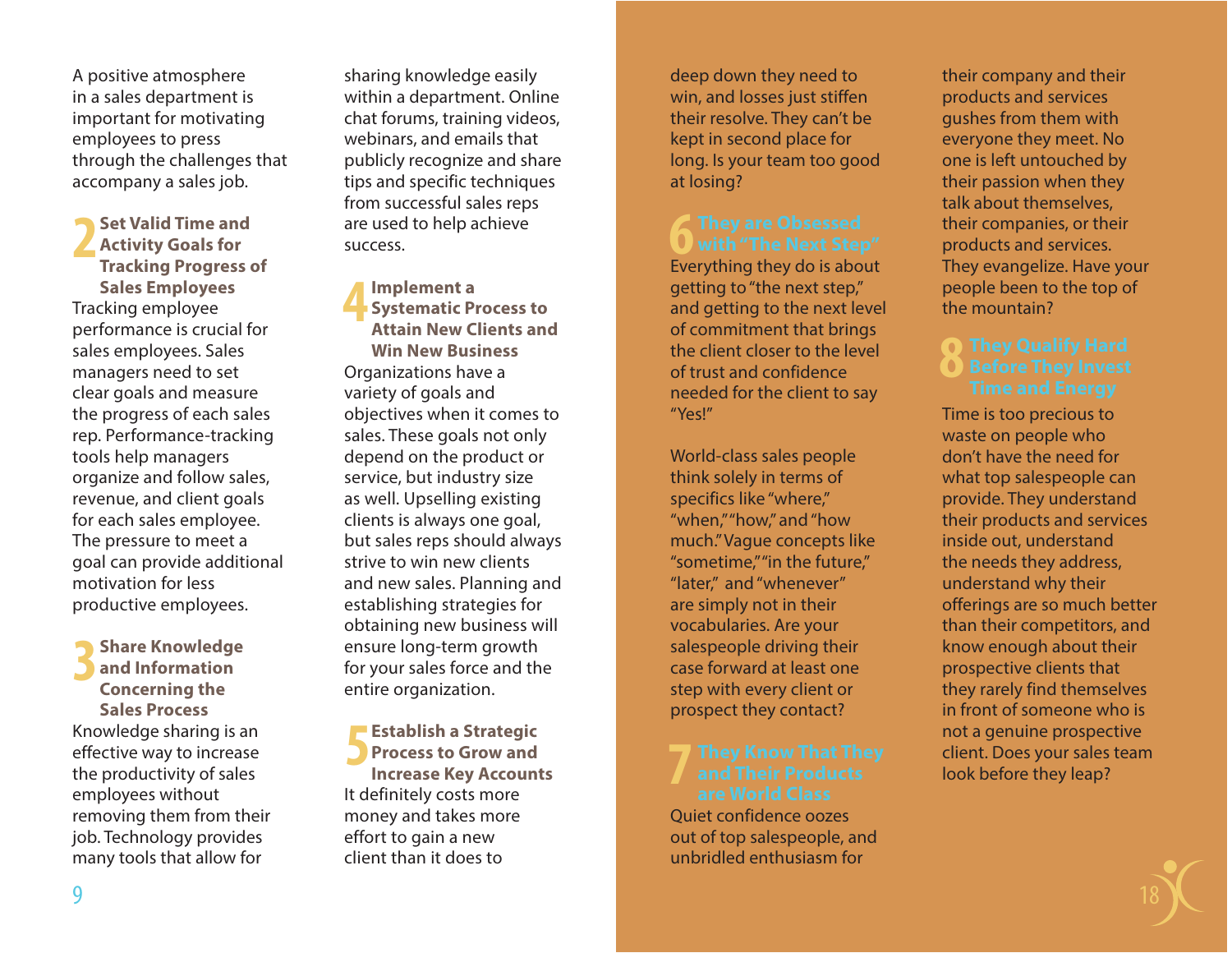They know that sales success is directly dependent upon continually filling their pipelines with well-qualified prospects.

Prospecting is their obsession, they never stop. Is prospecting 24/7/365 in your organization?

### **They are Totally h ey Sales Driven ale s Driven4**

– The 80-20 Rule, Vilfredo Pareto

of the work**80%**

> These people live for the chase that results in a closed deal. They are internally motivated to go to whatever lengths they must in order to win the business. They seem to have unceasing energy. Once they decide to do something, once they get the bit between their teeth, nothing slows or stops them until they have succeeded. Is your sales team in top gear?

### **They are h ey Competitive <sup>o</sup> mp etitive.5**

The need to win trumps everything else that they do. They don't like second, and they are not good losers. Sure, they know that they must affect a "good loser" performance from time to time for social reasons. But

maintain an existing client. Organizations need to create strategies and processes that increase sales in key accounts. Growing key accounts and maintaining clients over a long period of time is significantly more valuable than finding one-time buyers or short-term clients. Sales managers and reps need to understand the importance of maintaining and growing existing clients and the financial implications that accompany that process.

**Provide Targeted Training for Sales Employees** Sales training is imperative. Organizations must select training programs that fit the strengths of the sales department and provide specific tools that will help the sales team meet organizational goals. Training should balance focus between interpersonal interactions, persuasive communication, and utilizing new technology to learn more about prospects and clients. Sales managers

and organizations must be aware of the needs of their sales force in order to select the best training programs.

**Equip Sales Force with the Tools Needed to be Successful**Sales managers are not responsible for forcing sales reps to do their job, but they are responsible for providing sales reps the opportunity for success. One way managers can do this is by providing efficient technology, access to market and client information, and additional sales training. Providing these tools can not only increase productivity, it can also help build trust, commitment, and loyalty between the sales manager and the sales team.**7**

Organizations and sales managers often face challenges when trying to develop their sales force and increase productivity. By taking the steps listed above, companies can rise to the challenge of maximizing the productivity of their sales force and ensure future success.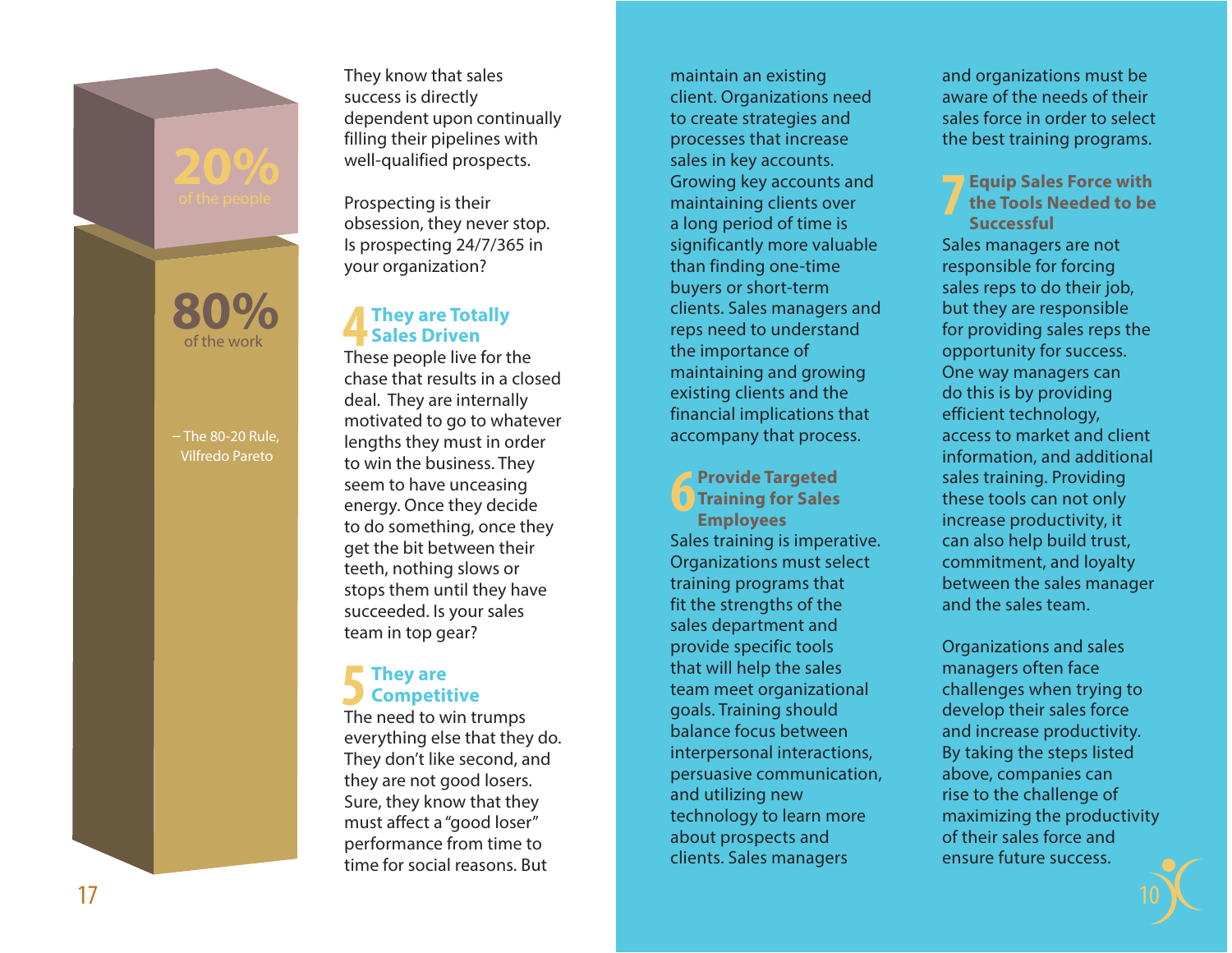

### **How does Apple maintain**

such astronomical sales? Part of the secret is out. Apple's Training Manual, "Genius Training Student Workbook," has been leaked. The training guide for Apple's retail salespeople has been made fun of for being a bit cultish and manipulative.

But as Gizmodo points out, something about Apple's selling system works, however strange it may be. Everyone hired to work at

Apple's retail stores must complete an intensive 14-day training program. The training manual covers everything from "Using Diagnostic Service" to "Genius Actions and Characteristics."

There is another exhaustive set of instructions for how to behave on the sales floor. The manual lists words employees cannot say. An entire section is dedicated to reading a potential customer's nonverbal cues.

on our team might need training or support.

### **They Have h e y H a v e Irrepressibly rre pre s sibly Positive Attitudes ositive Attitudes1**

All of their glasses are half full and every cloud they encounter has a silver lining. Knock them down nine times and they stand up ten. Without this iron optimism, a life in sales is a stressful and daunting existence. Do your sales heroes live in a partly cloudy or partly sunny world?

### **They Understand h ey U nderstand That Sales is a hat Sales Numbers Game umbers Game2**

They don't lose their cool when a call goes badly, a deal goes south or a first contact ends in refusal they simply focus more carefully on the next call. They know their hit rate from past experience they know how many "No's!" they'll have to take on the chin to get to one "Yes." Do your salespeople know the value of their calls?

### **They Live to h e y Liv e Prospect ro s p e ct 3**

World-class sales people are prospecting all of the time, especially when things are going so well that other salespeople have stopped.

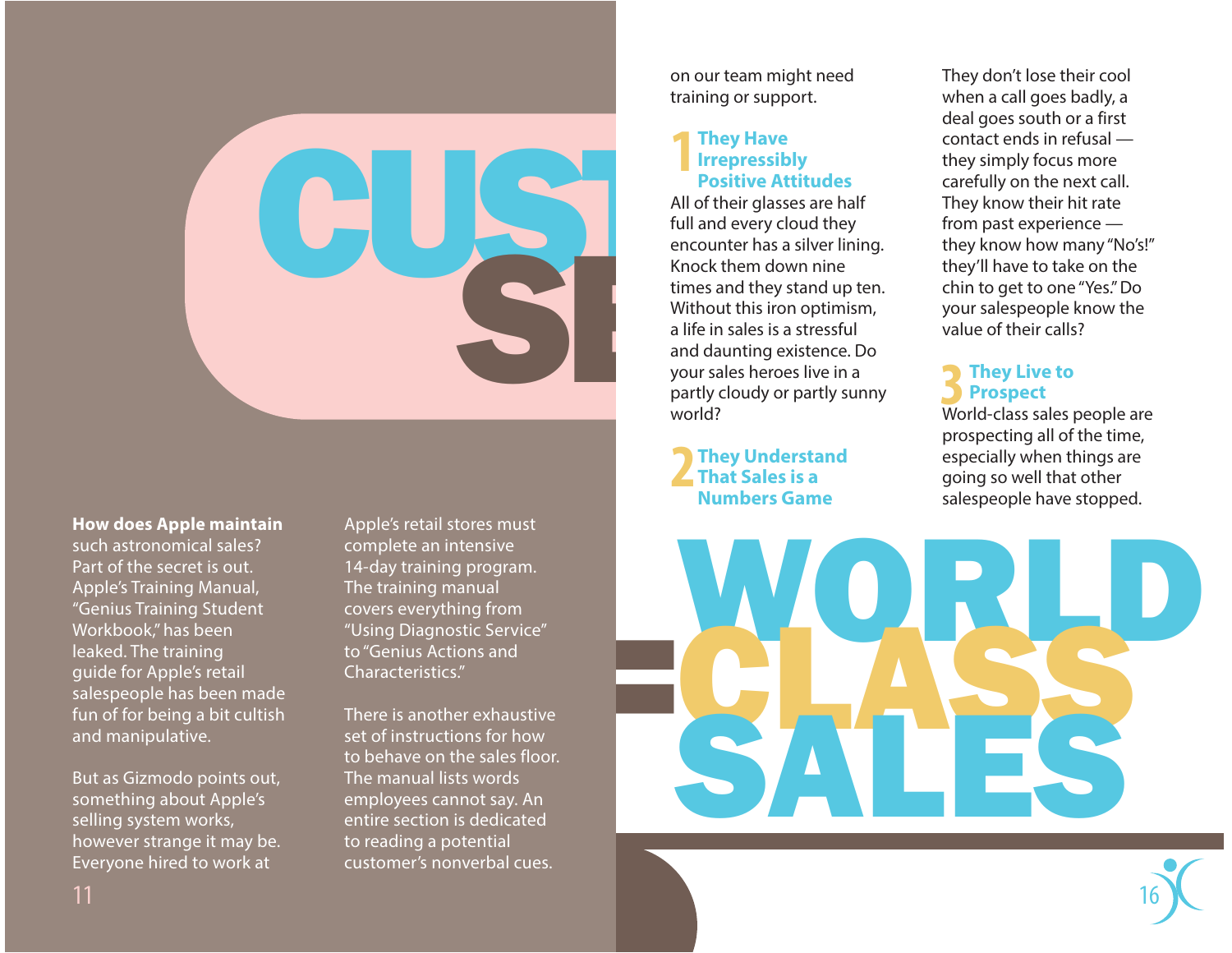### **When Vilfredo Pareto**

formulated his famous 80-20 rule in 1900, I wonder if he could have guessed that 100 years later his rule would apply to sales in organizations like yours — "about 20% of all salespeople make 80% of all sales."

Research consistently demonstrates that over half of those in professional sales lack the basic attributes required for success in this difficult profession, attributes that world-class salespeople possess as natural gifts or developed through training or singleminded focus. Of the

remaining half, half of these again have the potential for success in some form of sales but are currently selling the wrong product or service — leaving just about 25% who sell about 80% of the world's products and services. Scary!

That's why it is key that those of us with the responsibility of driving our businesses forward have a keen understanding of the attributes that make for world-class salespeople so that we can hire more of them. It's also crucial that we recognize where any struggling salespeople



### What We Can Learn About

# TOMER ERVICE

### From Apple's Training Manual

Who knew an unbuttoned coat signaled confidence? Empathy is of particular importance. Apple employees are instructed to be understanding of what a customer or potential customer is going through and express that understanding whenever possible. Apple employees are also encouraged to provide feedback to other employees if they notice their interactions with customers are not up to Apple's standards.